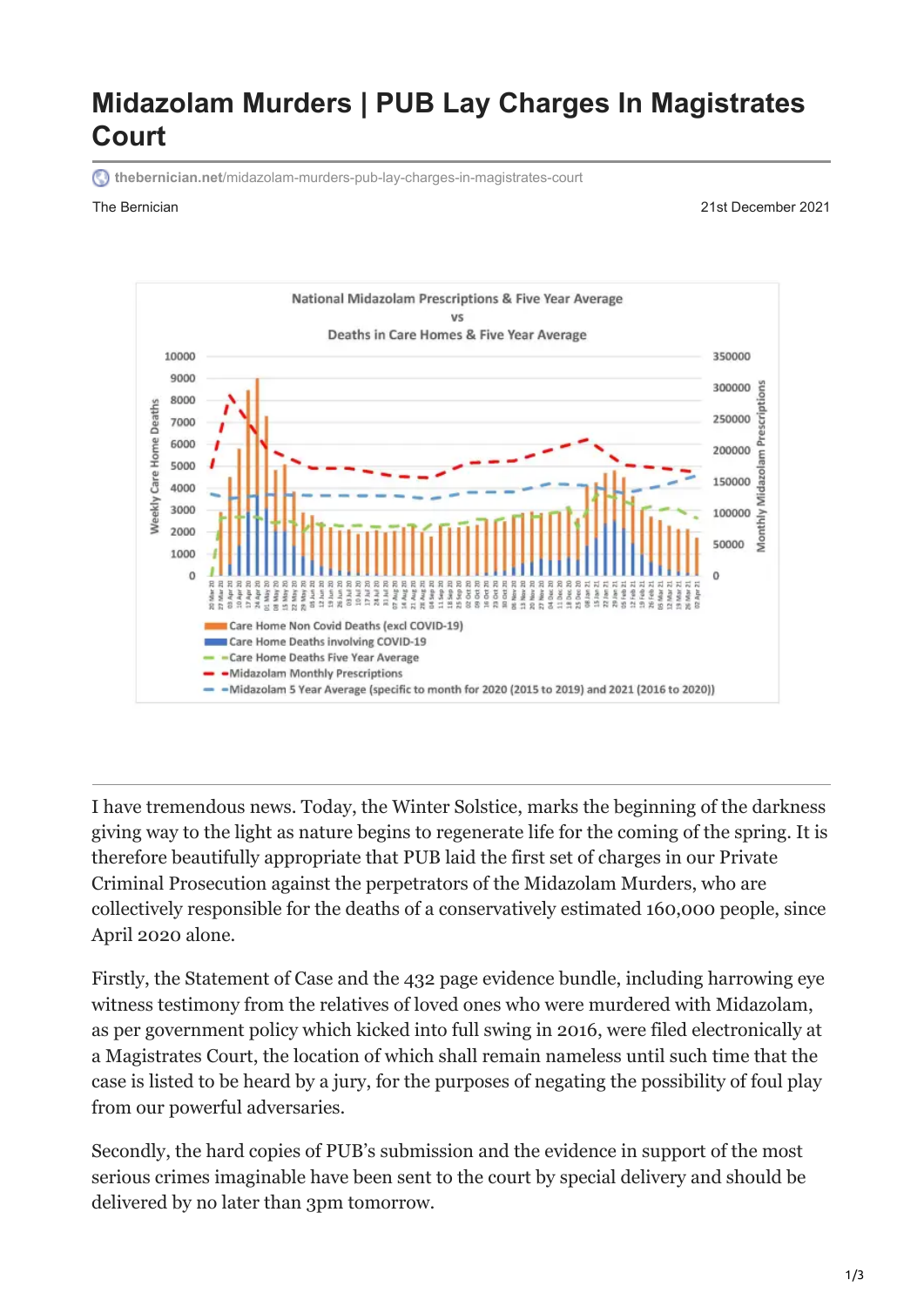Given the seriousness of the charges, we have applied for warrants to search the locations where the murders took place and for the arrest of the first eight of the myriad of defendants the prosecution intends to name in these proceedings.

# **Most Significant Case In Legal History**

Having assembled an international team of fearless and vastly experienced investigators to assess the vast amount of evidence amassed by Dave Laity, Mark Oakford and myself over the course of the past twenty months, the senior barrister who has agreed to take the case described it as "the most significant case in legal history" and for good reason.

On the basis that we can prove that the policies the UK Government covertly imposed upon the British People were intended to end the lives of as many of us as they could, under the sick and twisted pretense of keeping the very demographics they targeted for elimination safe from harm.

However, we also have evidence that these crimes are being carried out as part of an international plan to reduce population by up to 95%, as per the UN's Sustainable Development agenda, which, once common knowledge, will be enough to bring down almost every government worldwide.

Nevertheless, for legal reasons, we will not yet be releasing the identities of the first eight defendants PUB is seeking to charge, indict and convict of Midazolam Murders by government policy.

### **Initial Proceedings**

We will however initially seek to prove three all too similar cases of murder with Midazolam, each in a different location and at a different time, between October 2016 and April 2021.

In each case, the following things transpired:

1 The victim was prescribed Midazolam for conditions they were not known to be suffering from, after being placed on the end-of-life pathway.

2 The victim was then denied essential care and services and treated as if they were already dead by NHS staff.

3 The Midazolam doses were given to the victim until they stopped breathing and died.

4 The wishes and well being of the victim and their family were callously ignored.

5 No consent was given by either the victim or their next of kin for them to be prescribed Midazolam.

Moreover, with the comprehensive documentary evidence we have adduced today, the prosecution alleges that these three cases are representative of untold thousands, perhaps even millions, of other cases just like them in this country alone and it is abundantly clear